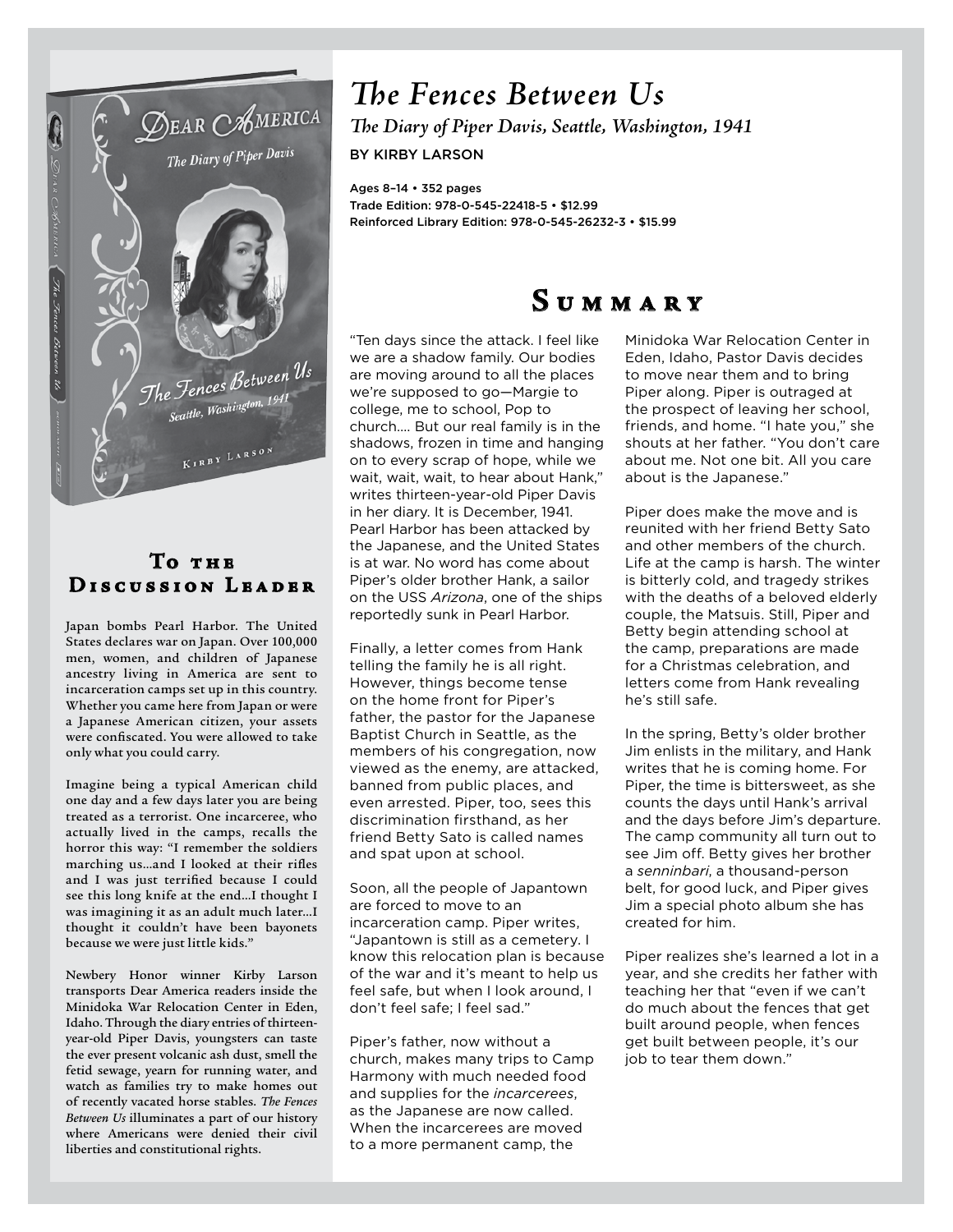## **T h i n k i n g A b o u t t h e B o o k**

- 1. Who gives Piper her diary? Why does that make it especially meaningful for her? Why does Piper call her diary Dee Dee?
- 2. Why didn't Piper stop to help Betty Sato when Betty was confronted and spat on by the boys at school? What would you have done?
- 3. When Piper tells her father about the origami crane project, he tells her, "A tree is known by its fruit." What does Pop mean?
- 4. Do you think Piper's father made the right decision when he chose to take her to Idaho with him so they could be near the Minidoka War Relocation Center?
- 5. Explain why Japanese living in the United States were forced to give up their possessions and many of their freedoms to live in incarceration camps like Minidoka? Were both Issei and Nisei treated in the same way?
- 6. What are some of the worst things about life at Minidoka? What are some activities the incarcerees developed to make life more bearable there?
- 7. During World War II, there was a popular poster that read, "Loose Lips Might Sink Ships." What do you think that means?
- 8. Why does Betty Sato's brother, Jim, decide to enlist in the United States Army's all-Japanese unit—the 442nd Regimental Combat Team?

### **S t u d e n t A c t i v i t i e s**

- 1. When the Japanese must leave for Camp Harmony, they are only permitted to take what they can carry. If you were forced to leave your home and could only take what you could carry, what would you choose, and why?
- 2. For good luck, Betty Sato makes an origami crane to give to the wounded soldier, John. Try your hand at Japanese paper folding with the pattern found at the following website: **www.origami. org.uk/origamicrane.htm**
- 3. Choose one of the following quotes from Piper's diary and explain what you think it means:

"Every time we make something beautiful out of something ugly, we will keep Mr. Matsui's memory alive." (page 226)

"Sometimes, you just have to have someone to blame. Even if it's the wrong person." (page 39)

"Jim was living in a Friday mistaken for the enemy, sent away to a camp—but he was choosing to live as if Sunday was coming, as if his actions could change people's ideas and feelings." (page 278)

"Pop made me realize that even if we can't do much about the fences that get built around people, when fences get built between people, it's our job to tear them down." (page 284)

4. See what you can discover about the Civil Liberties Act of 1988. What does this have to do with the events described in Piper's diary?

# **ØEAR CAMERICA** Diary of Piper D.

## **ABOUT THE AUTHOR**

**Kirby Larson** is the acclaimed author of the 2007 Newbery Honor Book *Hattie Big Sky*. She is also the author of *Two Bobbies: A True Story of Hurricane Katrina, Friendship, and Survival*, as well as the award-winning picture book *Nubs: The True Story of a Mutt, a Marine & a Miracle*. She lives in Kenmore, Washington, with her husband, Neil. Visit her website at **www.kirbylarson.com.**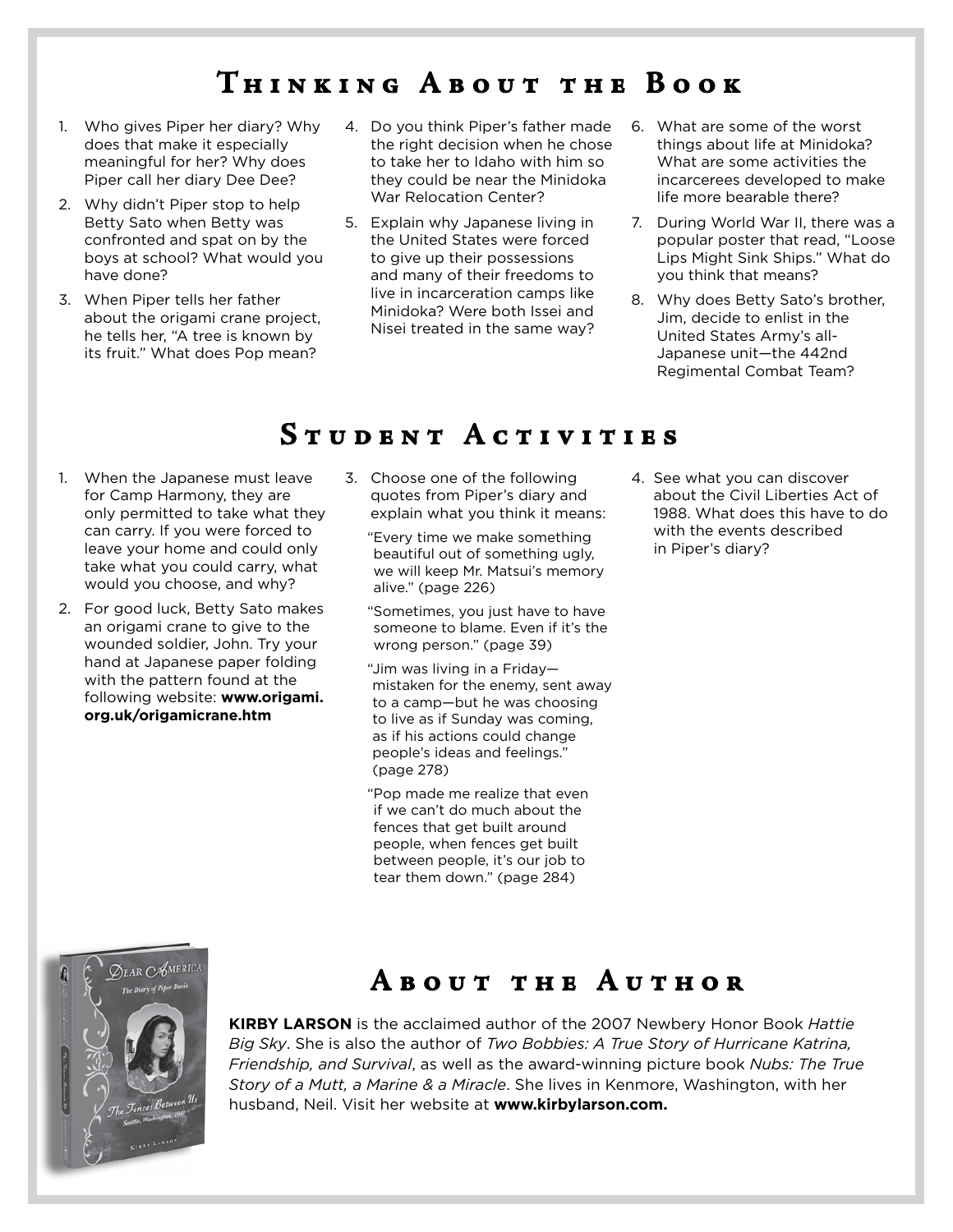## AN INTERVIEW WITH KIRBY LARSON

**You have called the historical research you do for your books "detective work." Could you tell us about the detective work you did for Piper Davis's diary? What did you discover that surprised you most?**

I should send you a photo of the stack of books I bought to dig into this story! Because I am a book person, that's where I start. Children's books are perfect launching pads as they often distill events down to an essence, allowing me to get my footing in a time period without locking me into any particular themes or conflicts. Though the texts themselves are important, the bibliographies are what I pore over. It's important for me to track down primary sources (journals, diaries, newspaper articles, oral histories, etc.) and bibliographies often point the way. Since writing *Hattie Big Sky*, so much more information has been posted to the Internet—materials from the Library of Congress, for example. I love digging around in archives! For this book, I spent many hours in the University of Washington Special Collections room and at the Seattle Public Library's Seattle Room. I also make every effort to interview "experts"—in the case of Piper's story, that ranged from history experts to WWII veterans to people who had actually lived at Minidoka (for example, Tom Light, the son of the camp's high school principal). I even was able to interview Brooks Andrews, the son of Pastor Emery "Andy" Andrews, whose courageous efforts inspired this story.

Research is studded with surprises! The first thing that always happens to me is that I generally find great ideas while I'm working on something else. That's how I came to Pastor Andrews's story—I was doing research on a completely different book and ran across a reference to his papers. Of course I had to know more! What I learned by digging into the story of the Japanese American incarceration didn't surprise me so much as it reminded me of what I learned while researching *Hattie Big Sky* (which is set against the backdrop of another

war, WWI): people have capabilities for profound greatness, from great kindness to great cruelty.

#### **Piper's diary is filled with references to food: Sky Bars, Necco wafers, sauerkraut, Vienna sausages, molasses cookies. Why is this important in telling Piper's story?**

What is life without food? I think adding that element helps to establish time period details in a way any reader can relate to. I don't think you have to have tasted a Vienna sausage to get just as sick of them as Betty and Jim do at Camp Harmony!

#### **You do a wonderful job of showing Japanese living in freedom here in the United States suddenly being rounded up and their possessions and liberty taken from them. Do you think Americans have learned from this misguided policy?**

This is such a thought-provoking question and one I'd be interested in hearing my readers' responses to!

#### **Do you find the role of the media surprising during this period of American history? Piper's diary shows journalists, if not covering up the stories of the incarcerees, at least putting a positive spin on the camps and life in them.**

I'm not a student of journalism history, but it seems that the idea of aiming toward objective reporting is a relatively new concept. I often found that news articles read more like opinion pieces or editorials, rather than "straight" reporting. One thing that I didn't have time to develop in this book is that, especially on the West Coast, there was already a strong and longstanding prejudice against Asians, and especially against people of Japanese descent. Coming out of the Depression, there were hard feelings that Japanese had taken agriculture jobs away from "Americans." These existing feelings were only inflamed by the fact that the

Japanese Navy bombed Pearl Harbor, creating an almost unstoppable steamroller of hate and suspicion toward anyone of Japanese ancestry.

On a slightly different note: I was surprised to read to what extent the news media cooperated with President Franklin D. Roosevelt in suppressing news about the U.S. war efforts. The idea, of course, was to keep the enemy from knowing what was happening. Quashing news was deemed patriotic. And while I realize similar choices are being made by the media even today, I think we as news consumers have more options for gathering information and thus for getting a somewhat more accurate picture of current events.

#### **Karen Cushman is another talented writer of historical fiction. You have called Cushman your hero. Why? How has your writing been influenced by her?**

Early in my career, I was fortunate to hear Karen speak at a national conference. She is such a confident and authoritative person that when I heard her say that we writers should find our passions and write about those, rather than worrying about what's in (can you imagine me writing a vampire book?!), I took hope. And I held onto those words all through a very dark period in my writing career when everything I submitted was being rejected. I never would have kept going without her inspiration.

Her work has influenced mine in other ways. Beginning with her first book, *Catherine, Called Birdy*, she focused on ordinary people, people I could relate to even though they lived in times that were quite unfamiliar to me. I love the way she writes about strong young women characters and the way her stories are imbued with hope. Those are factors I have attempted to emulate in my own work.